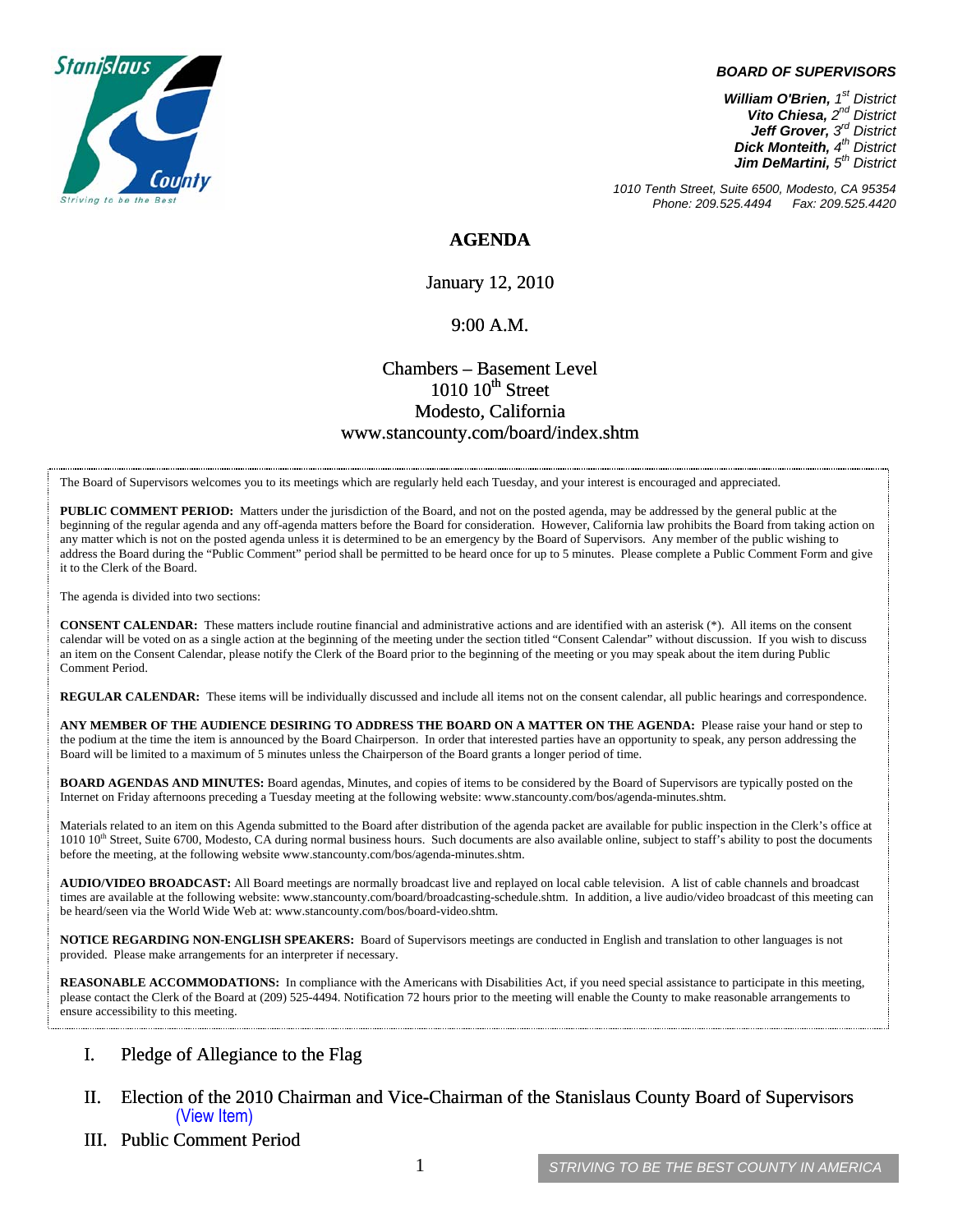## IV. Consent Calendar

# V. Agenda Items

- A. Miscellaneous
- \* 1. Approval of the Minutes for December 22, 2009 ([View Item\)](http://www.stancounty.com/bos/minutes/2009/min12-22-09.pdf)
- \* 2. Approval of Appointment of Theodore Reimers to the Stanislaus County Planning Commission ([View Item\)](http://www.stancounty.com/bos/agenda/2010/20100112/A02.pdf)
- \* 3. Acceptance of the Resignation of Richard Rose, Ed.D. from the Economic Development Action Committee ([View Item\)](http://www.stancounty.com/bos/agenda/2010/20100112/A03.pdf)
- \* 4. Approval to Declare Vacancies on the Stanislaus County Community Health Center Board ([View Item\)](http://www.stancounty.com/bos/agenda/2010/20100112/A04.pdf)
- \* 5. Approval to Proclaim the Week of January 24, 2010 as Family Services Specialist Recognition Week in Stanislaus County ([View Item\)](http://www.stancounty.com/bos/agenda/2010/20100112/A05.pdf)
- \* 6. Approval of the 2010 Stanislaus County Board of Supervisors Committee Assignments ([View Item\)](http://www.stancounty.com/bos/agenda/2010/20100112/A06.pdf)
- B. Chief Executive Office
- \* 1. Approval to Amend the Agricultural Advisory Board Bylaws Making Minor Administrative Changes – Agricultural Commissioner ([View Item\)](http://www.stancounty.com/bos/agenda/2010/20100112/B01.pdf)
- \* 2. Approval to Award a Contract for the Design and Scoping Phase for the Strategic Business Technology Data Center Improvements to Miller Pezzoni and Associates, Inc. – Chief Executive Office ([View Item\)](http://www.stancounty.com/bos/agenda/2010/20100112/B02.pdf)
- \* 3. Approval of Final Acceptance of the Emergency Power System Improvements at the Stanislaus County Honor Farm by Collins Electric Company, Inc. – Chief Executive Office ([View Item\)](http://www.stancounty.com/bos/agenda/2010/20100112/B03.pdf)
- \* 4. Approval to Accept Update on Emergency Contract to Repair the 12th Street Office Building in Accordance with Public Contract Code Section 22050 – Chief Executive Office ([View Item\)](http://www.stancounty.com/bos/agenda/2010/20100112/B04.pdf)
- \* 5. Approval of Annual Evaluation of the Purchasing Card Program and Revisions to the Stanislaus County Purchasing Card Policy – General Services Agency ([View Item\)](http://www.stancounty.com/bos/agenda/2010/20100112/B05.pdf)
- \* 6. Approval of an Amendment to the Agreement with Arnerich Massena & Associates, Inc., for Deferred Compensation Consulting Services – Chief Executive Office ([View Item\)](http://www.stancounty.com/bos/agenda/2010/20100112/B06.pdf)
- \* 7. Approval to Set a Public Hearing for February 2, 2010, at 9:20 a.m. to Adopt a Mitigated Negative Declaration and Mitigation Monitoring and Reporting Plan for the Fink Road Landfill In-fill Project – Environmental Resources ([View Item\)](http://www.stancounty.com/bos/agenda/2010/20100112/B07.pdf)
- \* 8. Approval to Reappoint Attorney Michael G. Loeffler, Steve Benak, M.D., and Betty King, R.N. to the Indigent Health Care Program (IHCP) Fair Hearing Panel and to Appoint Debbie Lewis, R.N. as an Alternate Nurse Panel Member – Health Services Agency ([View Item\)](http://www.stancounty.com/bos/agenda/2010/20100112/B08.pdf)
- \* 9. Approval for the Health Services Agency to Submit an Application to the California Department of Public Health, Office of Family Planning, for the Teen Pregnancy Prevention Community Challenge Grant Program Funding, and to Enter the Grant Agreement Upon Award – Health Services Agency ([View Item\)](http://www.stancounty.com/bos/agenda/2010/20100112/B09.pdf)
- \* 10. Approval to Award a Contract for Professional Architectural Design Services for the Development of Plans and Specifications for the Construction of a New Juvenile Commitment Facility to Lionakis of Sacramento, California – Chief Executive Office ([View Item\)](http://www.stancounty.com/bos/agenda/2010/20100112/B10.pdf)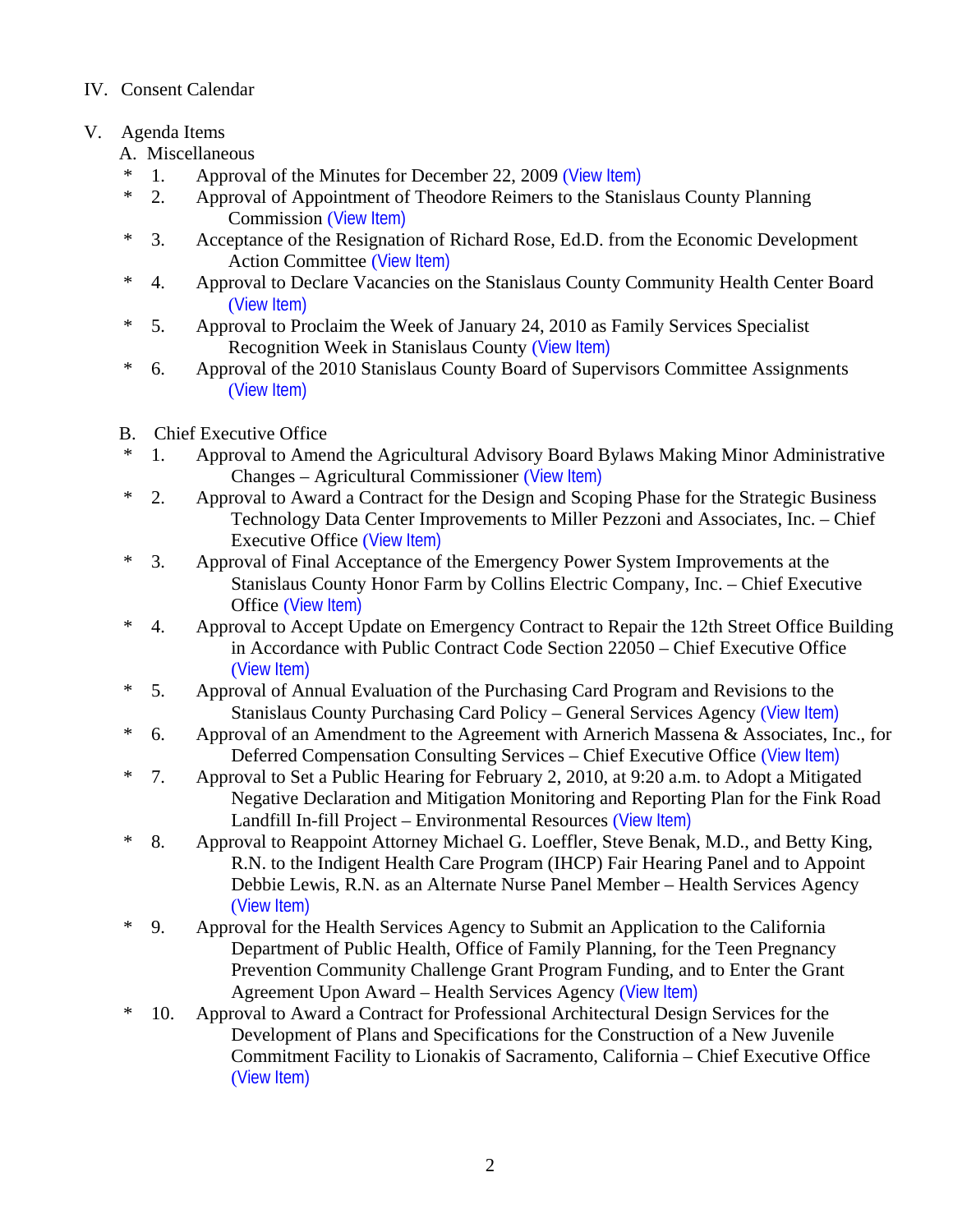- 11. Approval of the Annual Progress Report for the Stanislaus County Employee Mentor Program and Consideration of a Proclamation Acknowledging the Month of January 2010 as Mentoring Awareness Month in Stanislaus County, Consistent with the National Mentor Month Distinction – Chief Executive Office ([View Item\)](http://www.stancounty.com/bos/agenda/2010/20100112/B11.pdf)
- 12. Approval of the Temporary Suspension of Academy Training at the Ray Simon Training Center and Approval of the Related Staffing Changes in the Sheriff's Department Budget Effective February 13, 2010 – Sheriff ([View Item\)](http://www.stancounty.com/bos/agenda/2010/20100112/B12.pdf)
- C. Department of Public Works
- \* 1. Approval of Purchase Agreement to Acquire Road Right-of-Way Easement for the Las Palmas Avenue at Sycamore Avenue Intersection Project, Parcel Owner Manuel Romero, APN: 048-003-048 ([View Item\)](http://www.stancounty.com/bos/agenda/2010/20100112/C01.pdf)
- \* 2. Approval to Summarily Vacate the 20-Foot Access Road Located within Lot 14 of the Subdivision Map for Carmichael Colony, Per Map Filed December 16, 1912 in Volume 7 of Maps, Page 20, Stanislaus County Records ([View Item\)](http://www.stancounty.com/bos/agenda/2010/20100112/C02.pdf)
- \* 3. Approval to Introduce and Waive the First Reading of an Ordinance to Amend Title 11, Section 11.04.060 of the Stanislaus County Code, Amending a Speed Zone on Las Palmas Avenue in the Patterson Area ([View Item\)](http://www.stancounty.com/bos/agenda/2010/20100112/C03.pdf)
- \* 4. Approval to Consider and Adopt a Resolution of Necessity to Acquire Real Property or Interest in Real Property by Eminent Domain for the State Route 219 Widening Project, Parcel Owner Carl S. Boyett, Co-Trustee, et al., APN: 046-010-026, 10-Sta-219-KP 7.80, Parcel 16101 ([View Item\)](http://www.stancounty.com/bos/agenda/2010/20100112/C04.pdf)
- \* 5. Approval to Consider and Adopt a Resolution of Necessity to Acquire Real Property or Interest in Real Property by Eminent Domain for the State Route 219 Widening Project, Parcel Owner Helder Garcia, et ux., APN: 004-069-034, 10-Sta-219-KP 6.20, Parcel 16089 ([View Item\)](http://www.stancounty.com/bos/agenda/2010/20100112/C05.pdf)
- \* 6. Approval to Consider and Adopt a Resolution of Necessity to Acquire Real Property or Interest in Real Property by Eminent Domain for the State Route 219 Widening Project, Parcel Owner Oscar Rudolph Wedegaertner Trustee, et ux, APN: 046-006-005 and APN: 046-006-006, 10-Sta-219-KP 6.0, Parcel 15328 ([View Item\)](http://www.stancounty.com/bos/agenda/2010/20100112/C06.pdf)
- \* 7. Approval to Consider and Adopt a Resolution of Necessity to Acquire Real Property or Interest in Real Property by Eminent Domain for the State Route 219 Widening Project, Parcel Owner Raman S. Essa, et al., APN: 046-069-066, 10-Sta-219-KP 5.50, Parcel 15543-1, 2, 3 ([View Item\)](http://www.stancounty.com/bos/agenda/2010/20100112/C07.pdf)
- \* 8. Approval to Consider and Adopt a Resolution of Necessity to Acquire Real Property or Interest in Real Property by Eminent Domain for the State Route 219 Widening Project, Parcel Owner Modesto Irrigation District, APN: 046-006-007, 10-Sta-219-KP 6.20, Parcel 15329 ([View Item\)](http://www.stancounty.com/bos/agenda/2010/20100112/C08.pdf)
	- 9. Approval to Adopt a Resolution Supporting the Findings of the California Statewide Local Streets and Roads Needs Assessment ([View Item\)](http://www.stancounty.com/bos/agenda/2010/20100112/C09.pdf)
- D. Department of Planning and Community Development
- E. County Counsel
- VI. Scheduled Matters